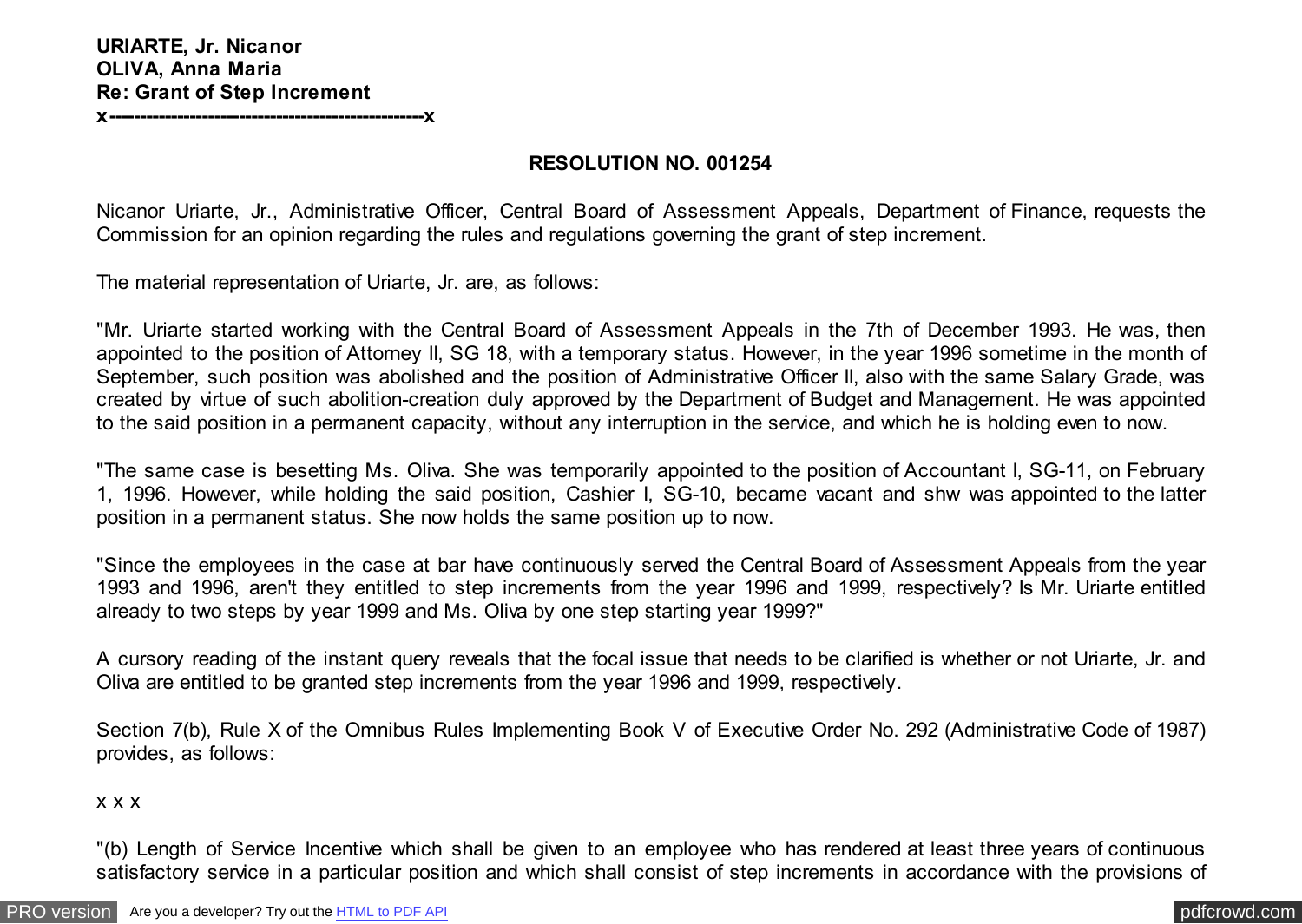Joint CSC-DBM Circular No. 1, s. 1990." (Underscoring supplied)

Corollary, Rule III, Section 2 of Joint CSC-DBM Circular No. 1, s. 1990, has provided the criteria for the grant of step increments, as follows:

"Section 2. Length of Service. A one (1) step increment shall be granted to officials and employees for every three (3) years of continuous satisfactory servcie in the position. Years of service in the position shall include the following:

"(a) those rendered before the position was reclassified to a position title with a lower or the same salary grade allocation; and

"(b) those rendered before the incumbent was transferred to another position within the same agency or to another agency without a change in position title and salary grade allocation.

"In the initial implementation of step increments in 1990, an incumbent shall be granted step increments equivalent to one (1) step of every three (3) years of continuous satisfactory service in a given position occupied as of January 1, 1990."

As can be gleaned from the aforequoted provisions, the length of service required before an official or employee can be granted one (1) step increment shall be three (3) years of continuous satisfactory service in the same position within the same agency.

To determine whether or not service is continuous, it is necessary to define what an actual service is. "Actual service" refers to the period of continuous service since the appointment of the official or employee concerned, including the period or periods covered by any previously approved leave with pay (Memorandum Circular No. 41, s. 1998). Appointment in this case means permanent appointment.

Rule I, Section 1 of Joint CSC-DBM Circular No. 1, s. 1990 emphatically states, as follows:

"These rules and regulations shall apply to all officials and employees in the national and local governments, including those in government-owned and controlled corporations with original charters, state universities and colleges, judiciary and legislature, who are appointed on a permanent status in the career service." (emphasis supplied)

As per verification from the Central Board of Assessment Appeals, it was found that Uriarte, Jr. was appointed as Administrative Officer III (SG-18) on September 1, 1996 and Oliva as Cashier I (SG-10) on January 2, 1998, both under permanent status. Therefore, Oliva is not entitled to a step increment since she was permanently appointed as Cashier I only on January 2, 1998. On the other hand, since Uriarte Jr. was appointed on September 1, 1996, he is entitled to a one step increment if it can be shown that his three years of continuous service is marked by a satisfactory rating.